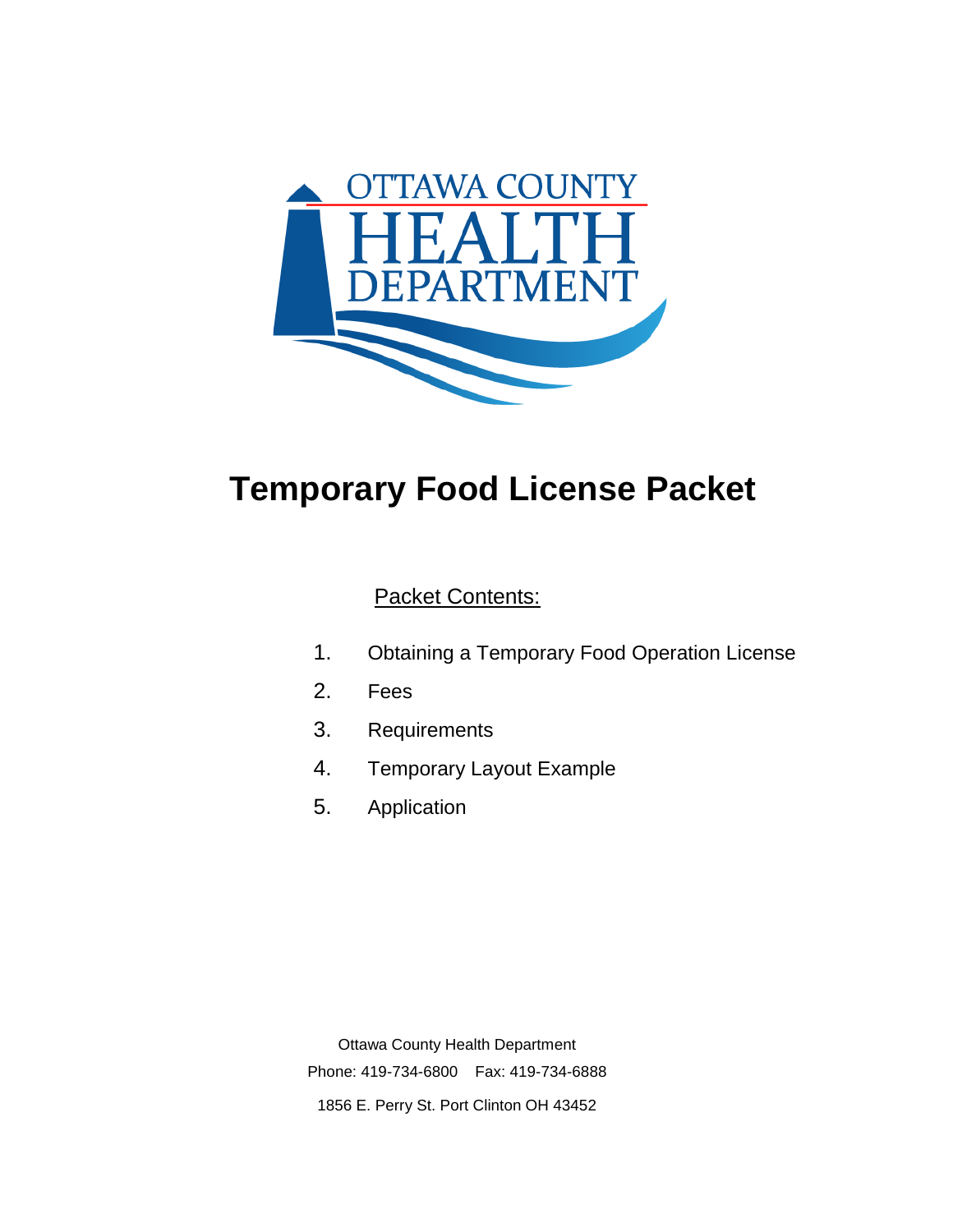1. A temporary food operation must be obtained for any event where foods are being prepared or served for a charge or required donation.

A temporary event is an event that operates over a period of 5 days or less. A separate license must be obtained for each 5-day period. 5-day periods cannot be consecutive.

Only 10 temporary licenses are permitted to be taken out by one person or group per year.

2. To obtain a temporary food operation license, the attached application must be completed and submitted with the fee listed below to the Ottawa County Health Department at least ten (10) days prior to the planned event.

| 2022 Temporary Food Operation Fee |  |  |  |  |  |
|-----------------------------------|--|--|--|--|--|
| \$42.88/day                       |  |  |  |  |  |

- 3. The application outlines information that is necessary for obtaining the license. Below are items necessary for completing the application.
	- A diagram of the layout of the temporary location
	- A listing of all foods to be served
	- Equipment used to keep foods hot and cold
	- Water source and how hot water will be obtained
	- Setups used for dishwashing and hand washing

#### **Requirements**

1. Approved sources

All foods must be obtained from approved sources. Home canned foods cannot be used as ingredients or sold at the temporary location.

- Food Suppliers (Sysco, GFS, etc.)
- Grocery Stores, Meat Shops.
- 2. Preparation

Foods CANNOT be prepared in the home and transported to the site. All foods must be prepared at the licensed temporary location or in a licensed food operation.

3. Hot Holding

Hot foods must be held at or above  $135^{\circ}$  F at all times. Hot holding equipment may include:

- Grills
- Crockpot's
- Roasters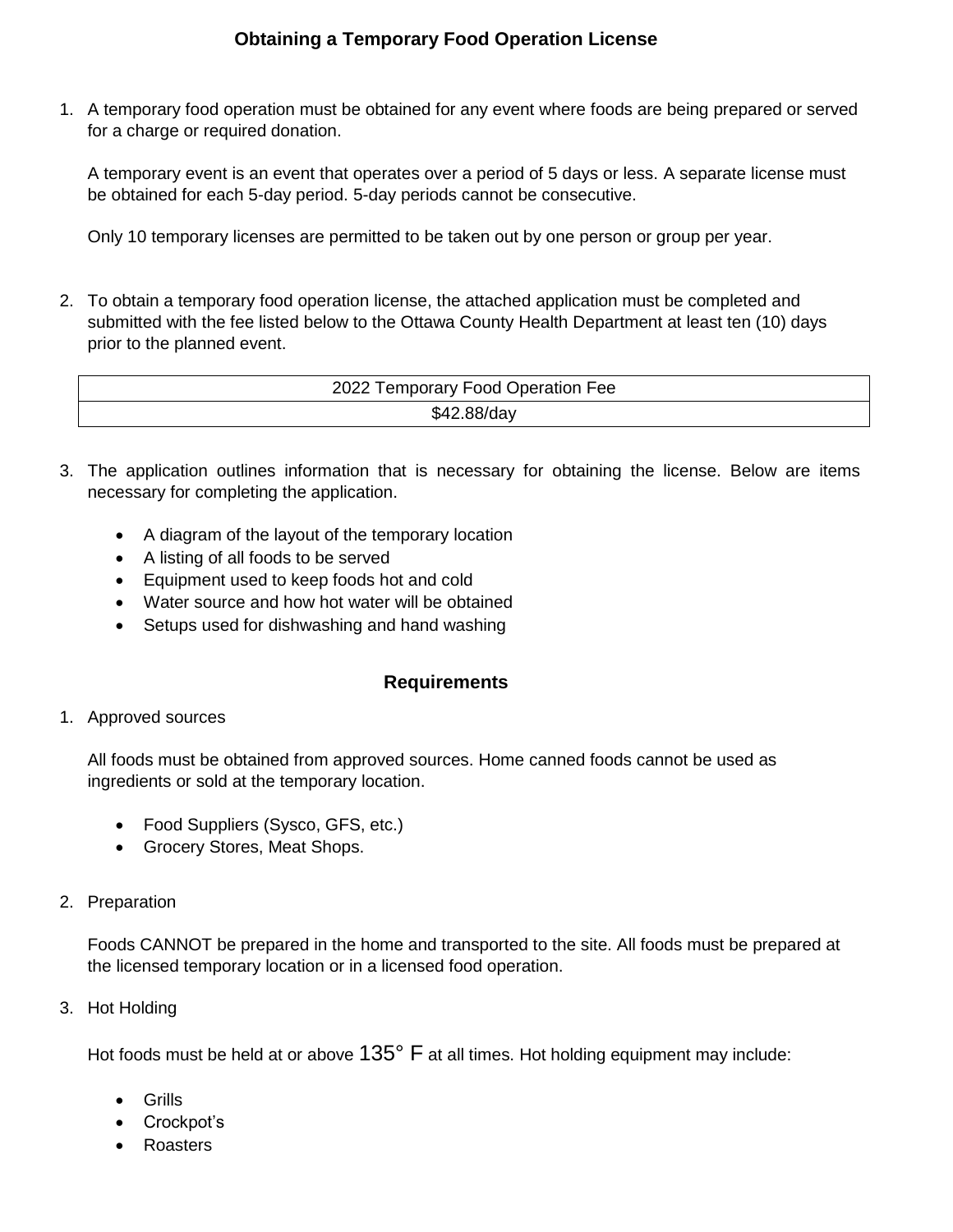#### 4. Cold Holding

Cold foods must be held at or below 41°F at all times. Cold holding equipment may include:

- Refrigerators
- Ice Chests/Coolers

#### 5. Dishwashing

Proper dishwashing of utensils must occur through the use of a three compartment sink system. This may be accomplished in several ways:

- An actual three compartment sink
- Using a three bucket or dish pan setup

Proper washing and set up:



1. Wash 2. Rinse 3. Sanitize 4. Air Dry (Dish Soap) (Clear water) (Bleach/Quaternary Tablets)

#### 6. Sanitizer

A proper test kit must be provided to test the level of sanitizer used in the three-compartment sink.

- $\bullet$  Bleach = Chlorine test kit
- Quaternary tablets = Quaternary test kit
- 7. Thermometer

A probe thermometer must be provided for checking cooking, hot holding, cold holding and storage temperatures. Any thermometer used must be in a range of 0°- 220°F.

8. Handwashing

Handwashing facilities must be provided to ensure all persons working at the temporary location have the ability to wash their hands frequently. Acceptable hand washing facilities include:

- Hand washing sink with hot and cold water
- Coffee Urn for hot water with catch bucket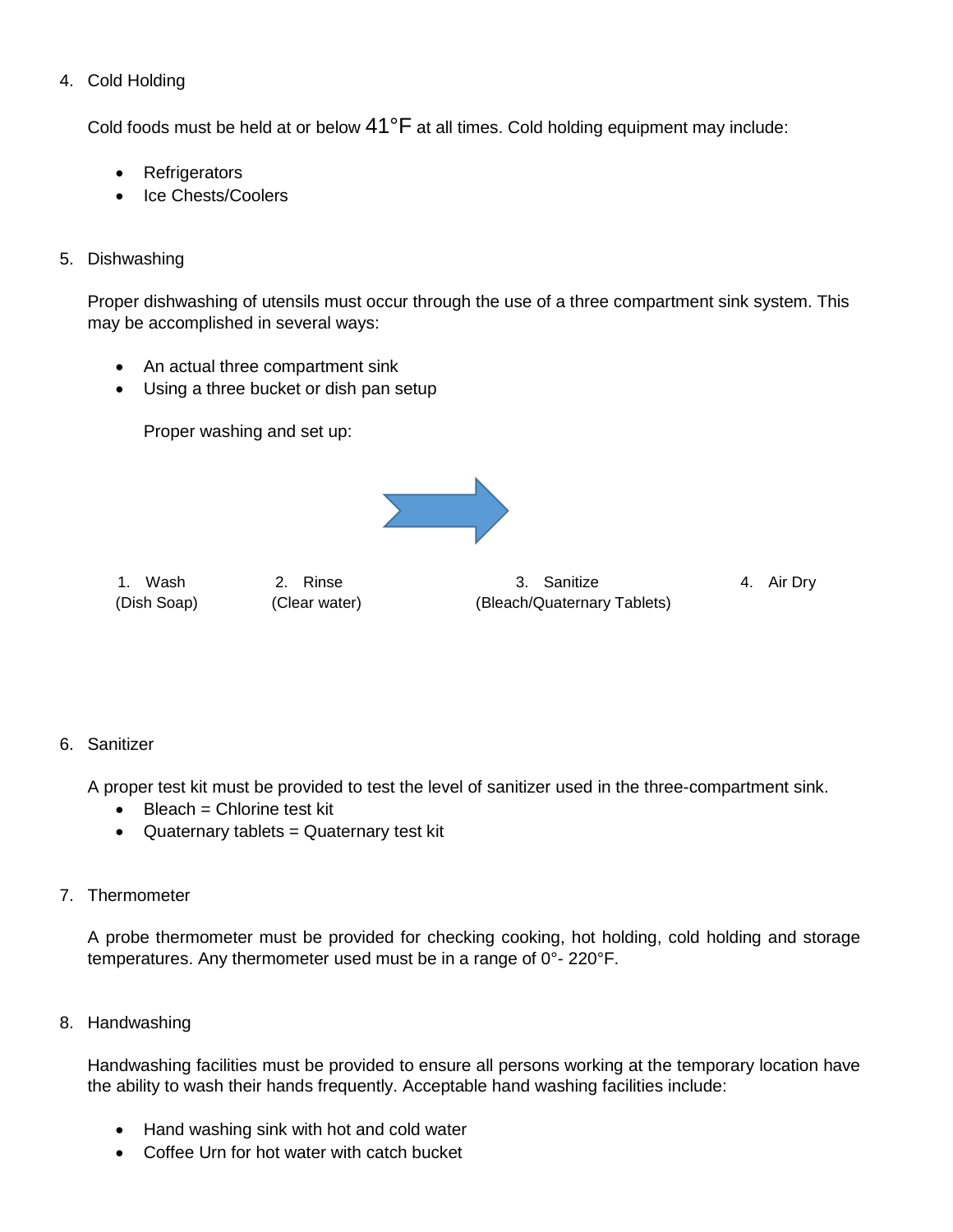All facilities must be supplied with soap and disposable towels.

#### 9. Barriers

Barriers must be provided when handling ready-to-eat foods (foods that can be consumer without any preparation needed.) The following are acceptable barriers:

- Gloves
- Tongs
- Food Tissue

#### 10. Storage and Flooring

Ensure all food storage is up and off the ground a minimum of 6" and all foods are kept covered. If the temporary location is in an unpaved area with exposed soil/grass, flooring of smooth, cleanable surface must be laid under all food preparation, serving and storage areas.

- Use tables to elevate food and food equipment
- Use foil, plastic wrap and container tops for coverings for food
- Wood planks, tarp or felt paper or similar smooth materials for flooring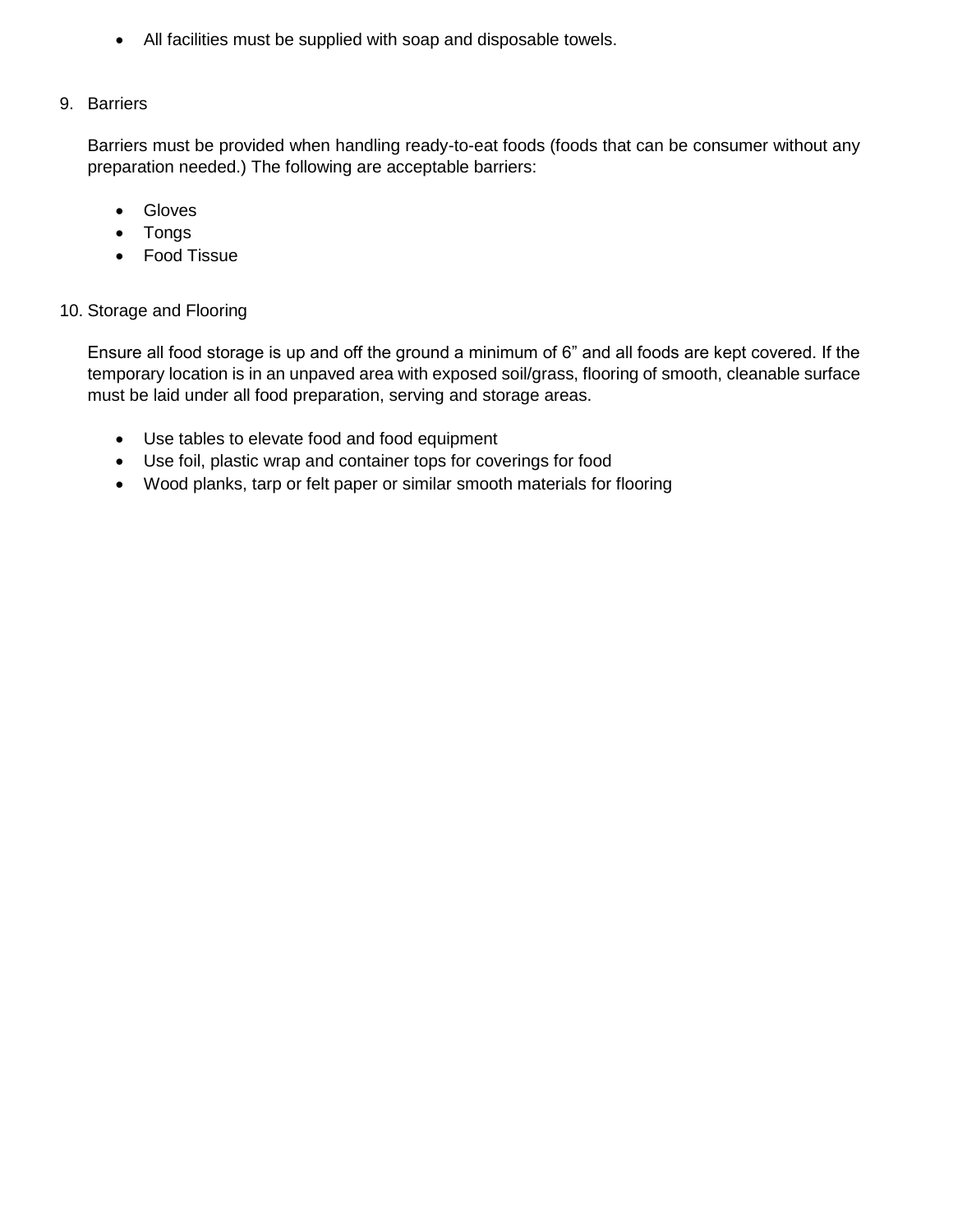# **Temporary Food Layout**



**If you have any question please call our office**



Ottawa County Health Department Phone: 419-734-6800 Fax: 419-734-6888 1856 E. Perry St. Port Clinton OH 43452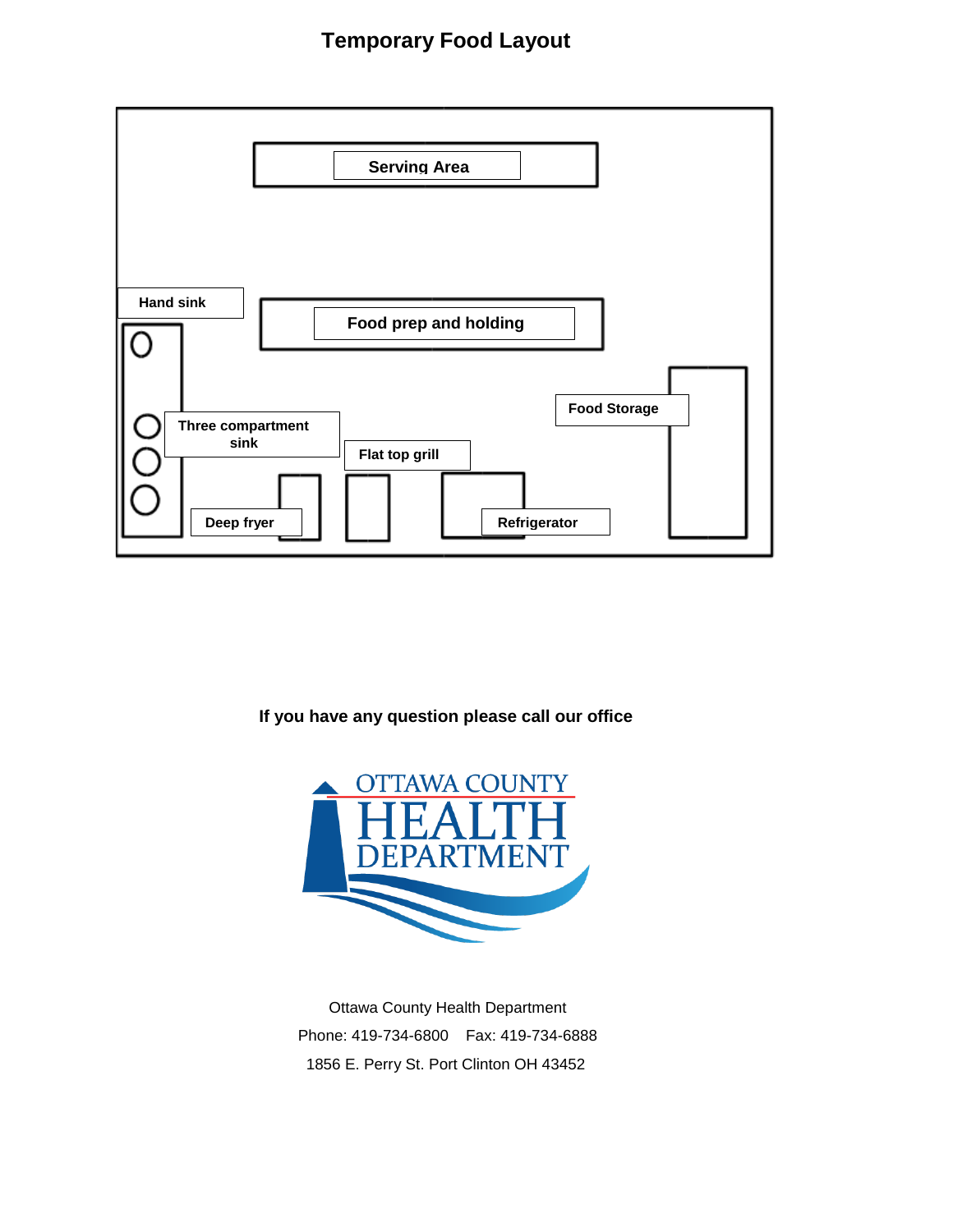| Application for a License to Conduct a Temporary: (check only one) |                               |
|--------------------------------------------------------------------|-------------------------------|
| Instruction:                                                       | $\Box$ Food Service Operation |

1. Complete the applicable section. (Make any corrections if necessary.) **Retail Food Establishment** 

- 2. Sign and date the application.
	- 3. Make a check or money order payable to:
	- 4. Return check and signed application to:

**Port Clinton, OH 43452**

Before the license application can be processed the application must be completed and the indicated fee submitted. Failure to complete this application and remit the proper fee will result in not issuing a license. This action is governed by Chapter 3717 of the Ohio Revised Code.

**1856 E. Perry Street**

**Ottawa County Health Department**

| Name of temporary food facility:           |                            |              |     |                    |       |                                                                                                                                      |
|--------------------------------------------|----------------------------|--------------|-----|--------------------|-------|--------------------------------------------------------------------------------------------------------------------------------------|
| Location of event:                         |                            |              |     |                    |       |                                                                                                                                      |
| Address of event                           |                            |              |     |                    |       |                                                                                                                                      |
| City                                       |                            | State        | Zip |                    | Email |                                                                                                                                      |
| Start date:<br>$\prime$<br>$\prime$        | End date:<br>$\frac{1}{2}$ |              |     | Operation time(s): |       |                                                                                                                                      |
| Name of license holder:                    |                            |              |     |                    |       | Phone number:                                                                                                                        |
| Address of License holder                  |                            |              |     |                    |       |                                                                                                                                      |
| City                                       |                            | <b>State</b> | Zip |                    | Email |                                                                                                                                      |
| List all foods being served/sold           |                            |              |     |                    |       |                                                                                                                                      |
|                                            |                            |              |     |                    |       |                                                                                                                                      |
| retail food establishment indicated above: |                            |              |     |                    |       | I herby certify that I am the license holder, or the authorized representative, of the temporary food service operation or temporary |
| Signature                                  |                            |              |     |                    |       | Date                                                                                                                                 |
| <b>Licensor to complete below</b>          |                            |              |     |                    |       |                                                                                                                                      |
| Valid date(s):                             |                            |              |     | License fee:       |       |                                                                                                                                      |

Application approved for license as required by Chapter 3717 of the Ohio Revised Code.

| <b>By</b> | Date        |
|-----------|-------------|
| Audit no. | License no. |

As Per AGR 1271 (Rev. 1/2018) The Baldwin Group, Inc. As Per HEA 5331 (Rev. 1/2018) The Baldwin Group, Inc.